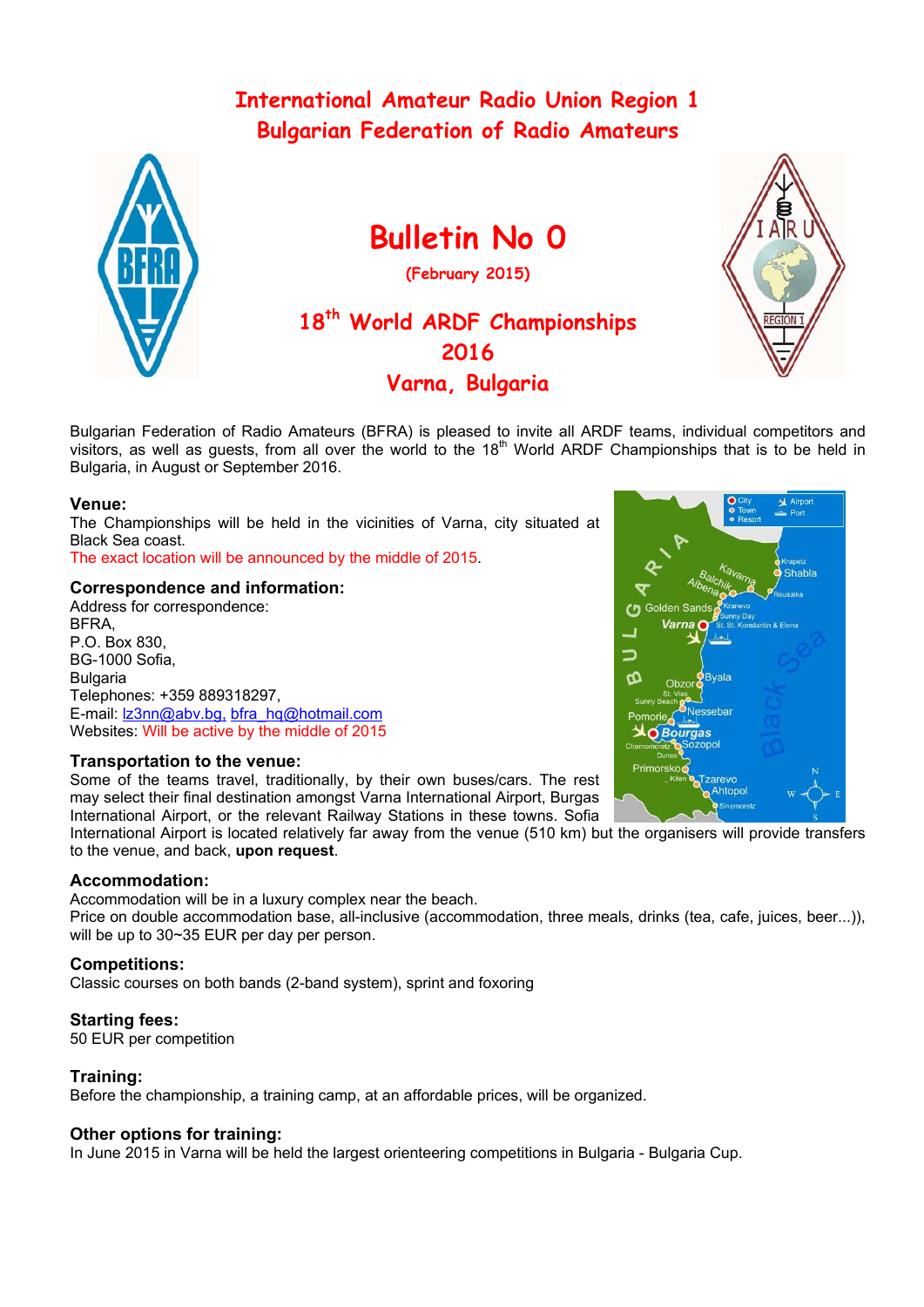The terrains, that are to be used during the competition, will be similar to those of the World ARDF Championship in 2016. For participation and details, please contact the organizers at the following address:

# http://bgcup2015.com/

#### **Weather:**

The weather in this period of the year is stable, usually sunny, with daily temperatures (both air and water) 23–25 degrees C, in other words – ideal for vacation and swimming.

#### **Visa requirement:**

Citizens of the majority of countries, expected to take part in the Championships, **do no need visa** to enter Bulgaria. Participants from few countries require visa to enter Bulgaria. BFRA will assist the latter in the process of obtaining **free** entry visas.

#### **Маp:**

The **maps** (IOF standard) will be reambulated in 2015/2016.

#### **Terrains:**

The terrains are located within 50-km range. The relief is hilly and detailed, terraced and sliding. At places there are deep ravines and shallow rivers.

### **Photos of the competition's areas and similar maps are provided below.**

## *Classic* **:**